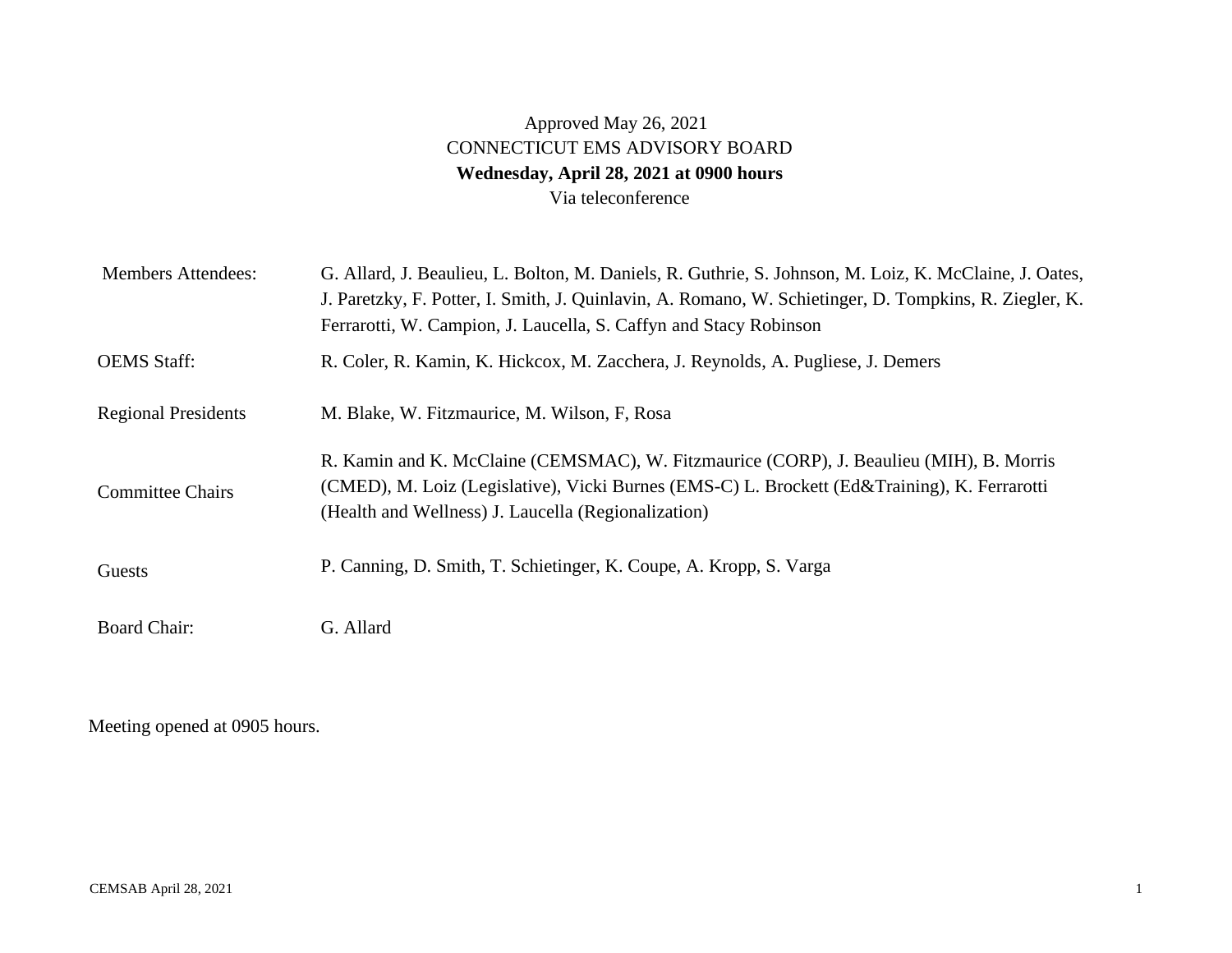| <b>TOPIC</b>                                              | <b>DISCUSSION LED BY:</b> | <b>DISCUSSION</b>                                                                                                                                                                                                                                                                                                                                   | <b>ACTION</b>                                                                                                                                                       |
|-----------------------------------------------------------|---------------------------|-----------------------------------------------------------------------------------------------------------------------------------------------------------------------------------------------------------------------------------------------------------------------------------------------------------------------------------------------------|---------------------------------------------------------------------------------------------------------------------------------------------------------------------|
| <b>Moment of Silence</b><br>for Lost EMS<br>Providers     | Kate Coupe                | William Ralph Brewster, Suffield Volunteer<br><b>Ambulance Association</b><br>Moment of silence, greeting card to be sent by S.<br>Johnson                                                                                                                                                                                                          | None required.                                                                                                                                                      |
| <b>Meeting Minutes</b><br>from March 24,<br>2021 meeting. | G. Allard                 | No discussion.                                                                                                                                                                                                                                                                                                                                      | Motion to accept March 24,<br>2021 meeting minutes<br>1 <sup>st</sup> Fred Potter and 2 <sup>nd</sup> F. Rosa<br>M. Daniels abstained<br>Motion passed unanimously. |
| Public comment                                            | No public comment         |                                                                                                                                                                                                                                                                                                                                                     |                                                                                                                                                                     |
| Special<br>Presentation                                   | No presentation.          |                                                                                                                                                                                                                                                                                                                                                     |                                                                                                                                                                     |
| Chair's Report                                            | G. Allard                 | • The draft of the Annual Report has been submitted;<br>reported corrections have been noted.<br>Succession planning for Steering Committee.<br>$\bullet$<br>Possibility of meeting in person for June meeting<br>$\bullet$<br>• New Board member, Dr. Sean Caffyn (Gov appt)<br>from CT College of Emergency Physicians)<br>welcomed to the board. | None required.                                                                                                                                                      |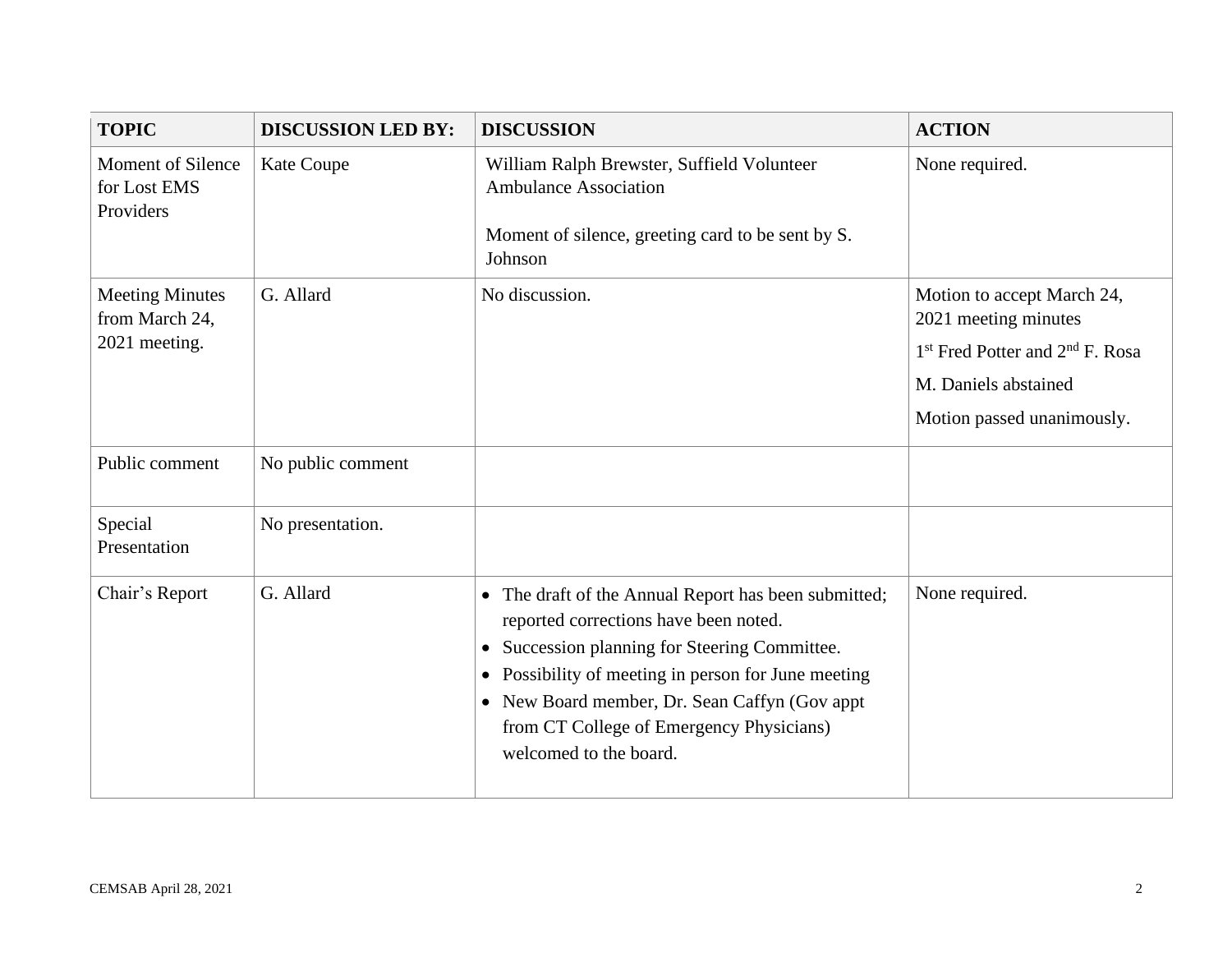| <b>TOPIC</b>                                                         | <b>DISCUSSION LED BY:</b> | <b>DISCUSSION</b>                                                                                                                                                                                                                                                                                                                                                                                                                                                                                                                                                                                        | <b>ACTION</b>                                                                                                             |
|----------------------------------------------------------------------|---------------------------|----------------------------------------------------------------------------------------------------------------------------------------------------------------------------------------------------------------------------------------------------------------------------------------------------------------------------------------------------------------------------------------------------------------------------------------------------------------------------------------------------------------------------------------------------------------------------------------------------------|---------------------------------------------------------------------------------------------------------------------------|
| <b>OEMS</b> written<br>reported submitted<br>for April 2021          | R. Coler for DPH-OEMS     | • Discussion of written report.<br>EMS agencies have reported data for 2021.<br>$\bullet$<br>Opioid and SWORD review.<br>$\bullet$<br>Heartsafe program.<br>$\bullet$<br>• Staff changes: OEMS interviews have started and<br>applications being accepted.<br>• Region requests reviewed.                                                                                                                                                                                                                                                                                                                | None required.                                                                                                            |
| <b>EMSC</b> Report.                                                  | V. Barnes for EMSC        | Ongoing pediatric events and engagement during<br>$\bullet$<br>EMS week and throughout the month.<br>Two upcoming events include:<br>$\bullet$<br>o Wed May 19, EMS-C day, East Hampton,<br>$10 \text{ am}$<br>June 7 <sup>th</sup> , Meriden, Pediatric simulations                                                                                                                                                                                                                                                                                                                                     | None required.                                                                                                            |
| <b>Breakout Session</b><br>Topic: Law<br>Enforcement &<br><b>EMS</b> | R. Kamin                  | A breakout session was held regarding law enforcement<br>and EMS interaction during patient care, specifically as<br>it relates to the transport of patients at the request of<br>law enforcement without a completed Police<br>Emergency Evaluation Request (PEER). Additionally,<br>R. Kamin stated that another topic of potential concern<br>is the use of sedatives at police scene, though no<br>documented incident has been brought to him or the<br>board. R. Kamin acknowledged that police officers, due<br>to a variety of factors, may not be present in the<br>ambulance during transport. | R. Kamin, J. Oates, and any<br>other interested parties will meet<br>to determine how to best move<br>this topic forward. |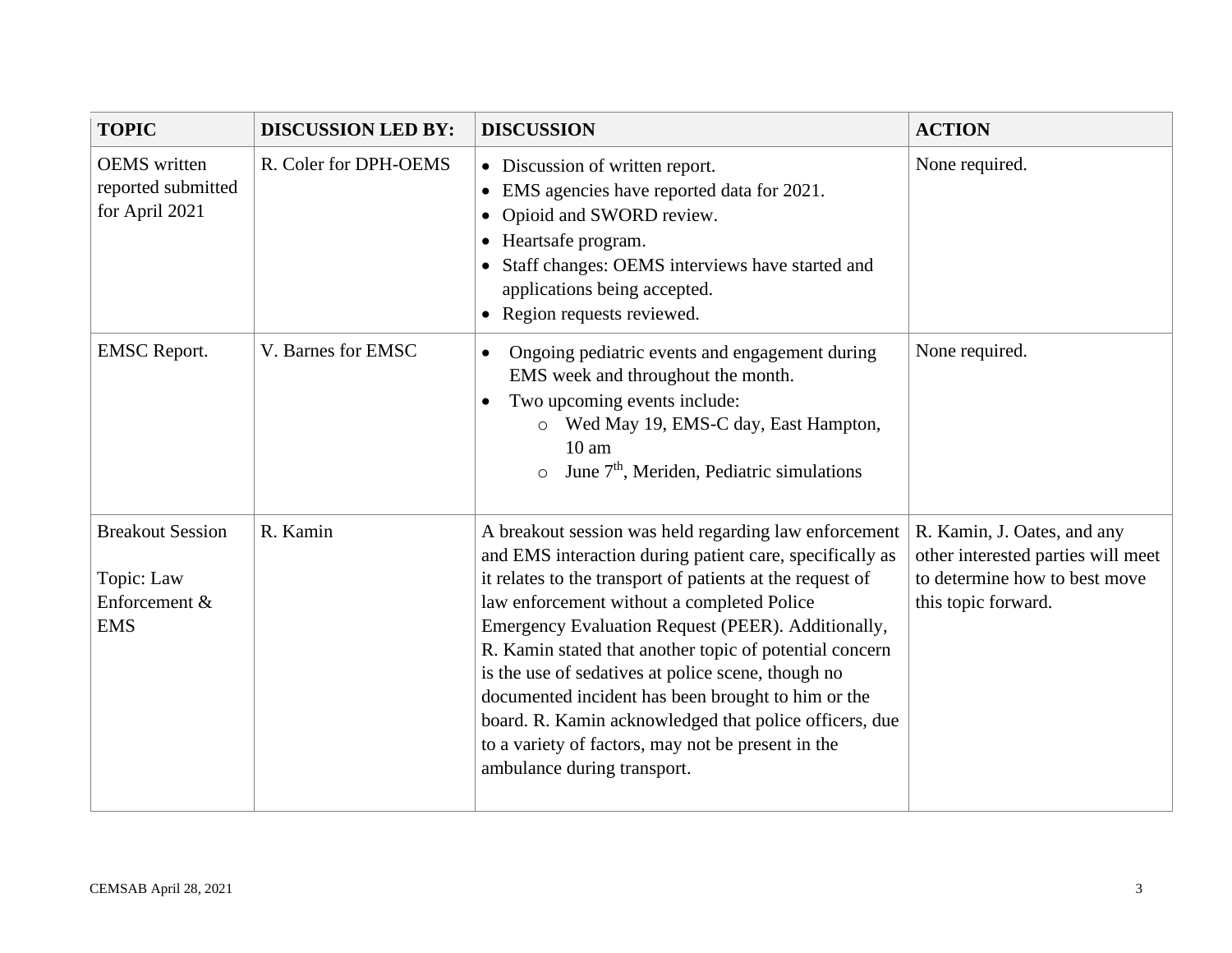| <b>TOPIC</b> | <b>DISCUSSION LED BY:</b> | <b>DISCUSSION</b>                                                                                                                                                                                                                                                                                                                                                                                                                                                                                    | <b>ACTION</b> |
|--------------|---------------------------|------------------------------------------------------------------------------------------------------------------------------------------------------------------------------------------------------------------------------------------------------------------------------------------------------------------------------------------------------------------------------------------------------------------------------------------------------------------------------------------------------|---------------|
|              |                           | R. Kamin clarified that the intent of the breakout<br>session is not to disparage law enforcement partners,<br>but to ensure all public safety and public health entities<br>on scene are following proper protocols and to maintain<br>the professional and successful working relationship<br>between law enforcement and EMS.                                                                                                                                                                     |               |
|              |                           | Lengthy discussion was held on these topics. It was<br>agreed that the use of ketamine is a topic of interest at a<br>national level, but that no incident of concern has<br>occurred in Connecticut. Paramedic providers do not<br>take instructions from law enforcement regarding the<br>use of medications and can only follow approved DPH<br>OEMS protocols. However, it was also agreed that this<br>topic needs to remain "on the radar" of this board and<br>EMS in Connecticut in general. |               |
|              |                           | Discussion centered on law enforcement mandating<br>EMS transport of intoxicated persons without<br>documentation, though the practice is allowed by law,<br>and the use of Police Emergency Evaluation Request<br>(PEER) forms.<br>J. Oates recommended a delegation of the board<br>coordinate with police representatives and begin to<br>discuss these topics in hopes of reaching potential<br>solutions moving forward.                                                                        |               |
|              |                           |                                                                                                                                                                                                                                                                                                                                                                                                                                                                                                      |               |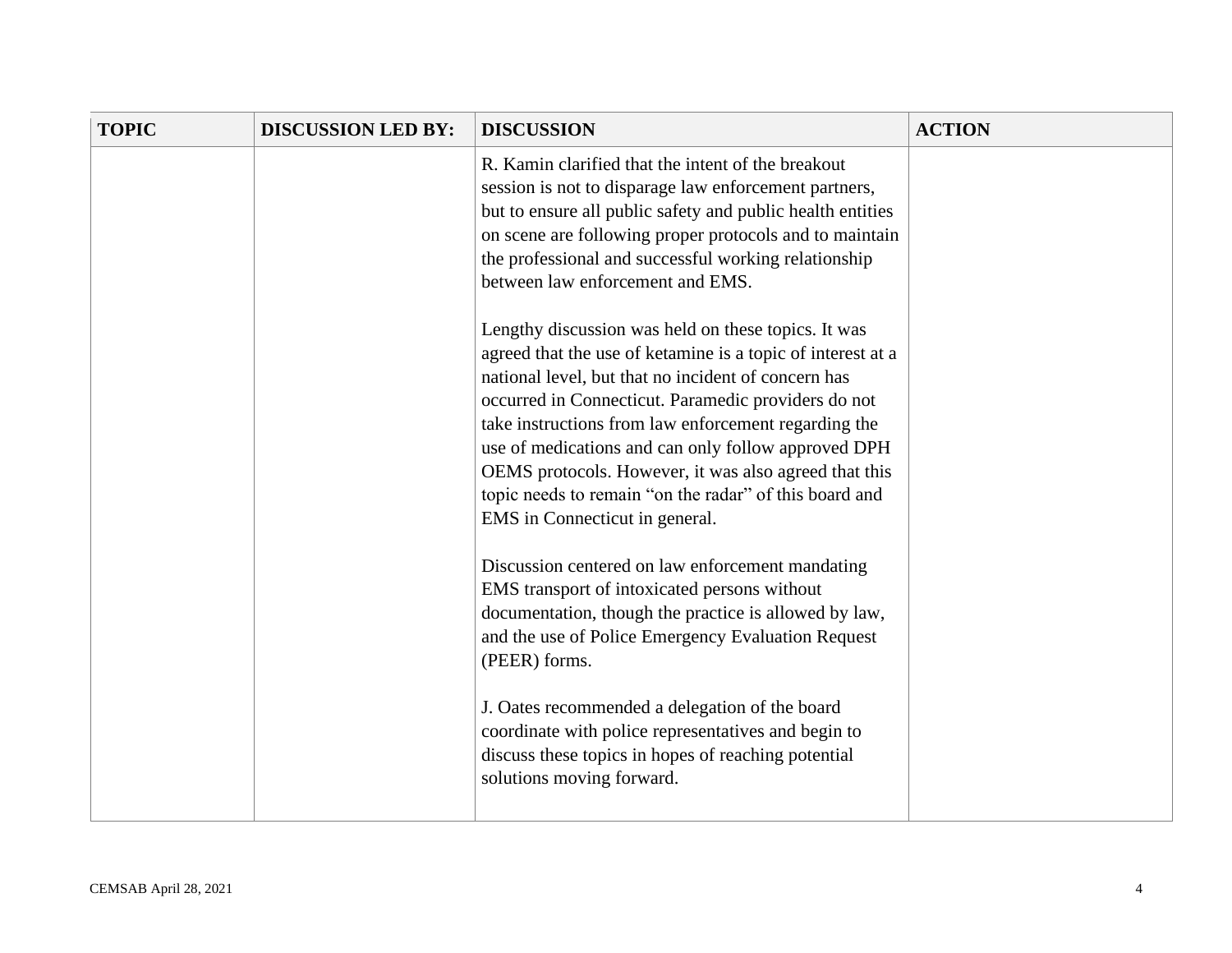| <b>TOPIC</b>                                                                      | <b>DISCUSSION LED BY:</b> | <b>DISCUSSION</b>                                                                                                                                                                                                                                                                                                                                                                                                                                                                                                                            | <b>ACTION</b>             |
|-----------------------------------------------------------------------------------|---------------------------|----------------------------------------------------------------------------------------------------------------------------------------------------------------------------------------------------------------------------------------------------------------------------------------------------------------------------------------------------------------------------------------------------------------------------------------------------------------------------------------------------------------------------------------------|---------------------------|
|                                                                                   |                           | D. Smith clarified that most law enforcement agencies<br>are willing to accommodate EMS' requests, though<br>scarcity of resources may make fulfilling that request<br>challenging. He recommends local EMS leadership and<br>local police leadership collaborate to resolve specific<br>issues.                                                                                                                                                                                                                                             |                           |
| Committee<br>Reports:<br><b>CEMSMAC</b><br>minutes submitted<br>for April 8, 2021 | R. Kamin, K. McClaine     | Review of submitted minutes:<br>Productive meetings; possible to meet in person.<br>$\bullet$<br>Discussion of submitted minutes.<br>EMS protocol work continues.<br>$\bullet$<br>Spine/trauma management.<br>$\bullet$<br>Pediatric intubation.<br>$\bullet$<br>COVID-19 remains a standard item.<br>CARES, Jackson O'Brien<br>$\bullet$<br>(Jackson.obrien@redcross.org).<br>IFT update, still ongoing.<br>$\bullet$<br>Statewide diversion guidelines question/input; has<br>$\bullet$<br>been reviewed; document is with CMED for input. | Next meeting May 13, 2021 |
| <b>CMED</b> and SIEC<br>Committee<br>Minutes submitted<br>for April 14, 2021      | <b>B.</b> Morris          | CMED Statewide Directory concerns discussed;<br>$\bullet$<br>diverting facilities; use of emergence data status                                                                                                                                                                                                                                                                                                                                                                                                                              | None required.            |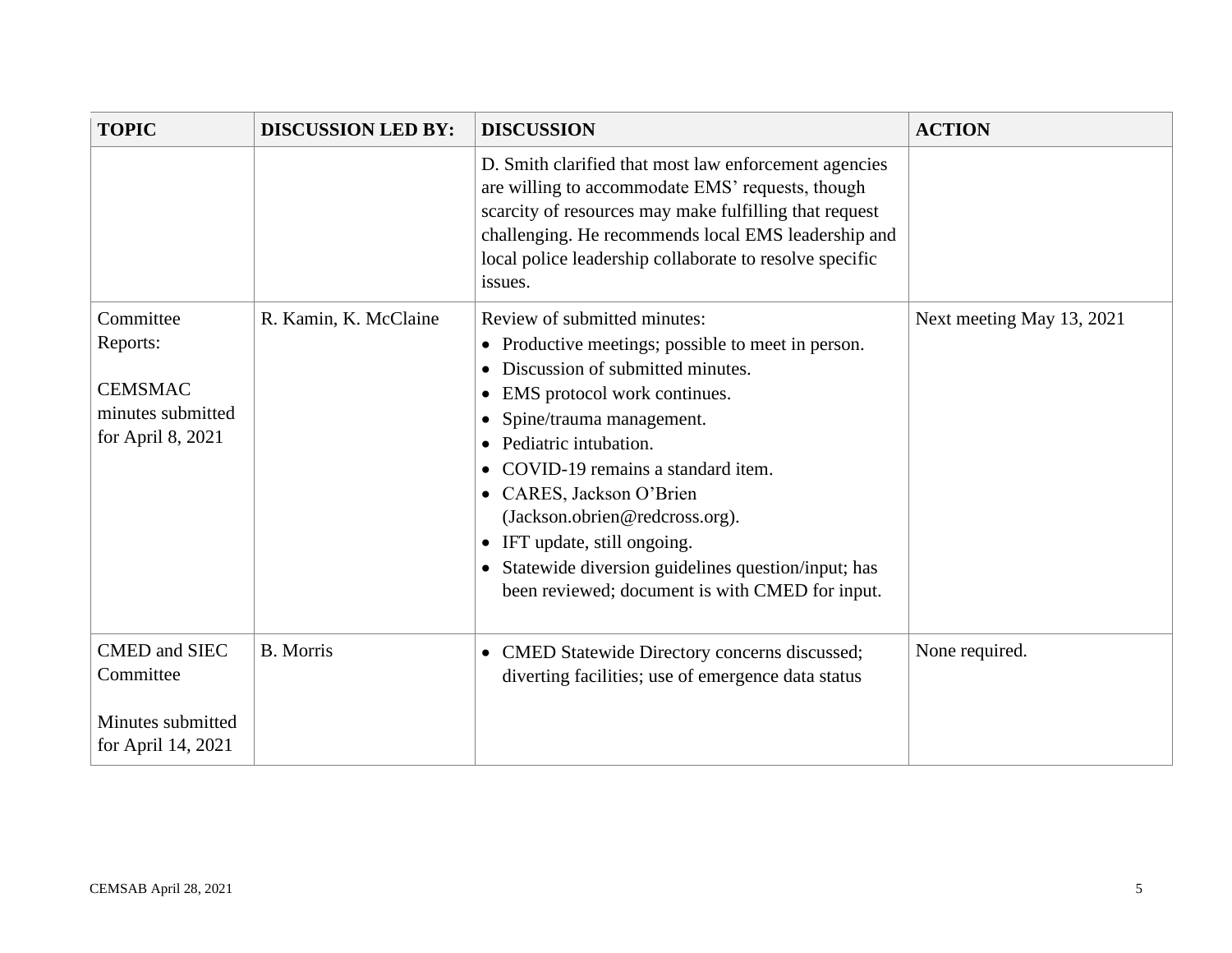| <b>TOPIC</b>                                                                             | <b>DISCUSSION LED BY:</b> | <b>DISCUSSION</b>                                                                                                                                                                                                                                | <b>ACTION</b>                                                                                                                                   |
|------------------------------------------------------------------------------------------|---------------------------|--------------------------------------------------------------------------------------------------------------------------------------------------------------------------------------------------------------------------------------------------|-------------------------------------------------------------------------------------------------------------------------------------------------|
| Council of<br>Regional<br>Presidents                                                     | W. Fitzmaurice            | Discussion of EMS awards.<br>$\bullet$                                                                                                                                                                                                           | None required.                                                                                                                                  |
| Data Committee<br>Minutes submitted<br>for April 20, 2021                                | J. Beaulieu               | Discussion of submitted minutes<br>$\bullet$<br>Working with Heidi on database<br>$\bullet$                                                                                                                                                      | Next meeting May 18, 2021                                                                                                                       |
| <b>Education</b> and<br>Training<br>Committee<br>Minutes submitted<br>for March 16, 2021 | L. Brockett               | • Discussion of submitted minutes<br>• Direction of committee moving forward, looking for<br>ideas.                                                                                                                                              | None required.                                                                                                                                  |
| Health and<br>Wellness<br>Committee<br>Minutes submitted.                                | No report.                | • No report, see minutes.                                                                                                                                                                                                                        | None required.                                                                                                                                  |
| Legislative<br>Committee                                                                 | M. Loiz                   | • Committee met on April 15, 2021.<br>Discussion of upcoming bills:<br>$\bullet$<br>Bill $5722$ – income tax deductions for<br>$\circ$<br>volunteer fire and EMS members who receive<br>a stipend.<br>Bill $6595$ – related to PPE.<br>$\bigcap$ | A consensus vote was taken to<br>determine if CEMSAB will<br>support bill as written.<br>Those who oppose Bill 6666 as<br>written:<br>F. Potter |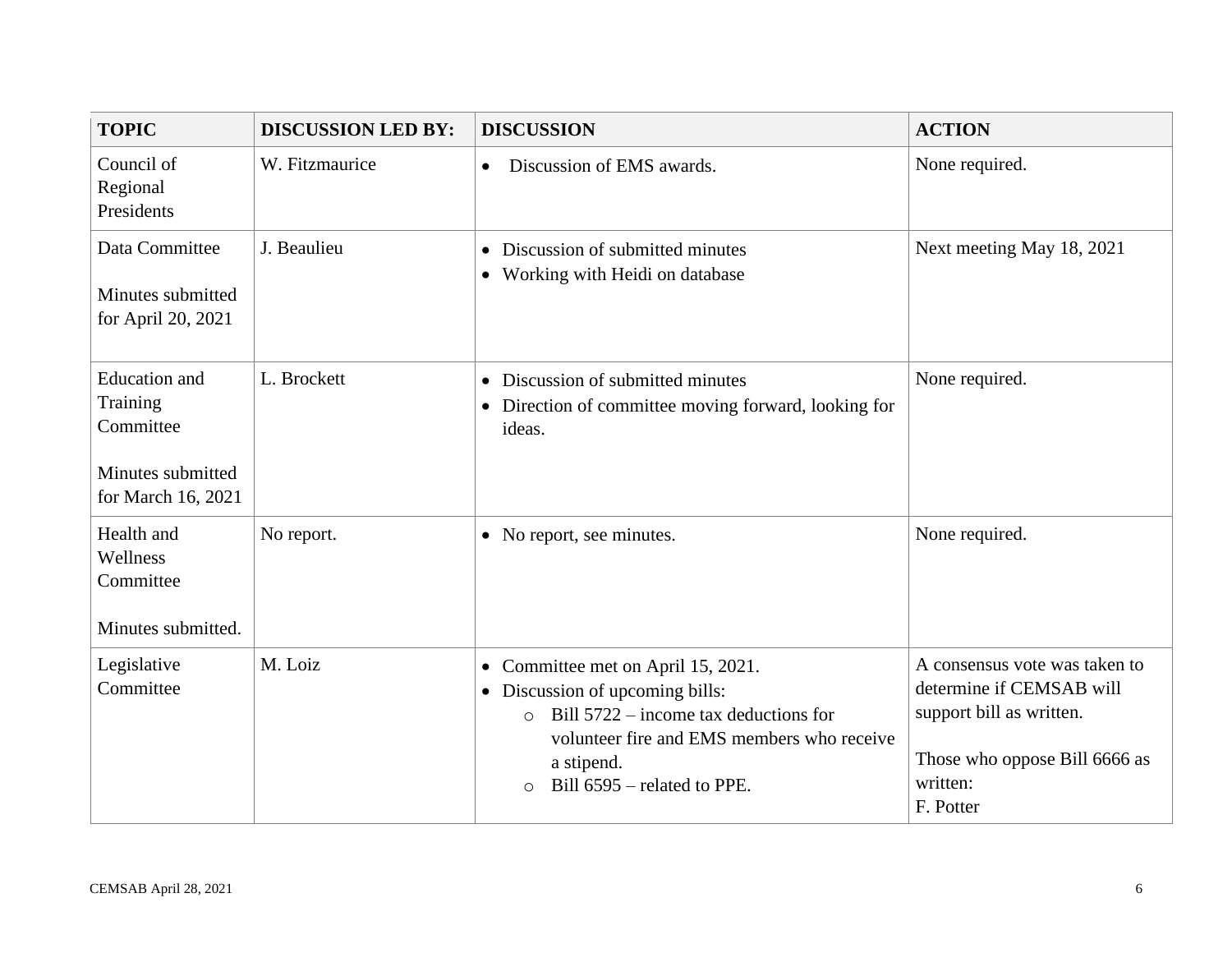| <b>TOPIC</b><br><b>DISCUSSION LED BY:</b> |
|-------------------------------------------|
|                                           |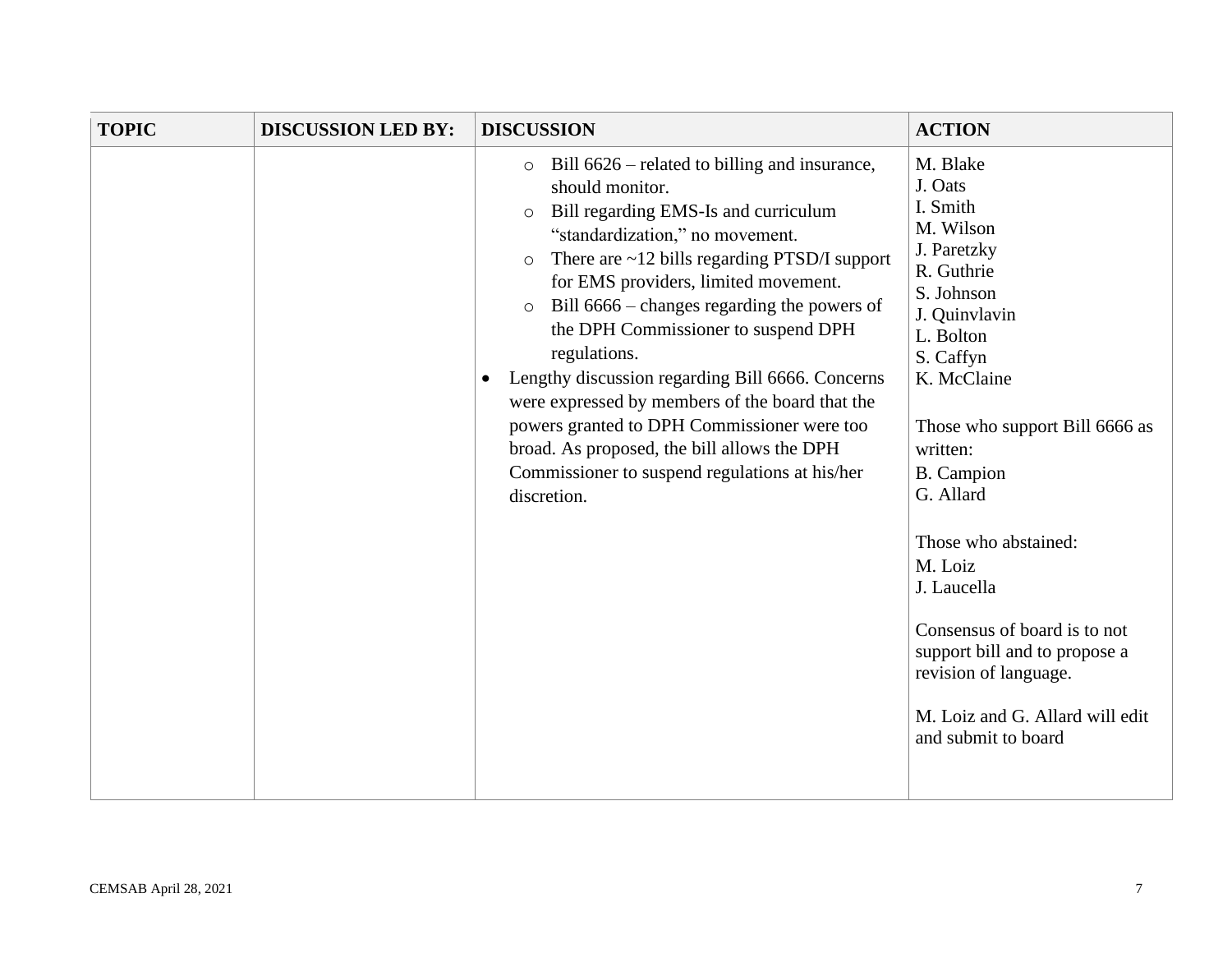| <b>TOPIC</b>                                                                                          | <b>DISCUSSION LED BY:</b> | <b>DISCUSSION</b>                                                                                                                                                                                                                                                                     | <b>ACTION</b>                                                                                                                              |
|-------------------------------------------------------------------------------------------------------|---------------------------|---------------------------------------------------------------------------------------------------------------------------------------------------------------------------------------------------------------------------------------------------------------------------------------|--------------------------------------------------------------------------------------------------------------------------------------------|
| Mobile Integrated<br>Healthcare<br>Committee                                                          | J. Beaulieu               | • Discussion on MIH support letter, its contents, how<br>it should be signed, and how it should be delivered.                                                                                                                                                                         | Consensus to accept G. Allard's<br>signature on the letter with list of<br>names the authority/constituency<br>they represent. No opposed. |
| Nominating and<br>Membership<br>Committee                                                             | <b>B.</b> Schietinger     | No report                                                                                                                                                                                                                                                                             | None required.                                                                                                                             |
| Regional<br>Preparedness and<br>Collaboration<br>Committee<br>Minutes submitted<br>for April 9, 2021. | J. Laucella               | Discussed submitted minutes.<br>$\bullet$<br>• Discussed working with regional council on goals<br>and objectives in regard to education, finances, and<br>staffing.<br>• Discussed on mentoring new leaders.<br>Discussed preparedness and disaster response at a<br>regional level. | Next meeting May 6, 2021.                                                                                                                  |
| Trauma Committee                                                                                      | No report.                | No report.                                                                                                                                                                                                                                                                            | None required.                                                                                                                             |
| <b>Action Items</b>                                                                                   | N/A                       | None.                                                                                                                                                                                                                                                                                 |                                                                                                                                            |
| <b>Old Business</b>                                                                                   | N/A                       | None.                                                                                                                                                                                                                                                                                 |                                                                                                                                            |
| <b>New Business</b>                                                                                   | N/A                       | None.                                                                                                                                                                                                                                                                                 |                                                                                                                                            |